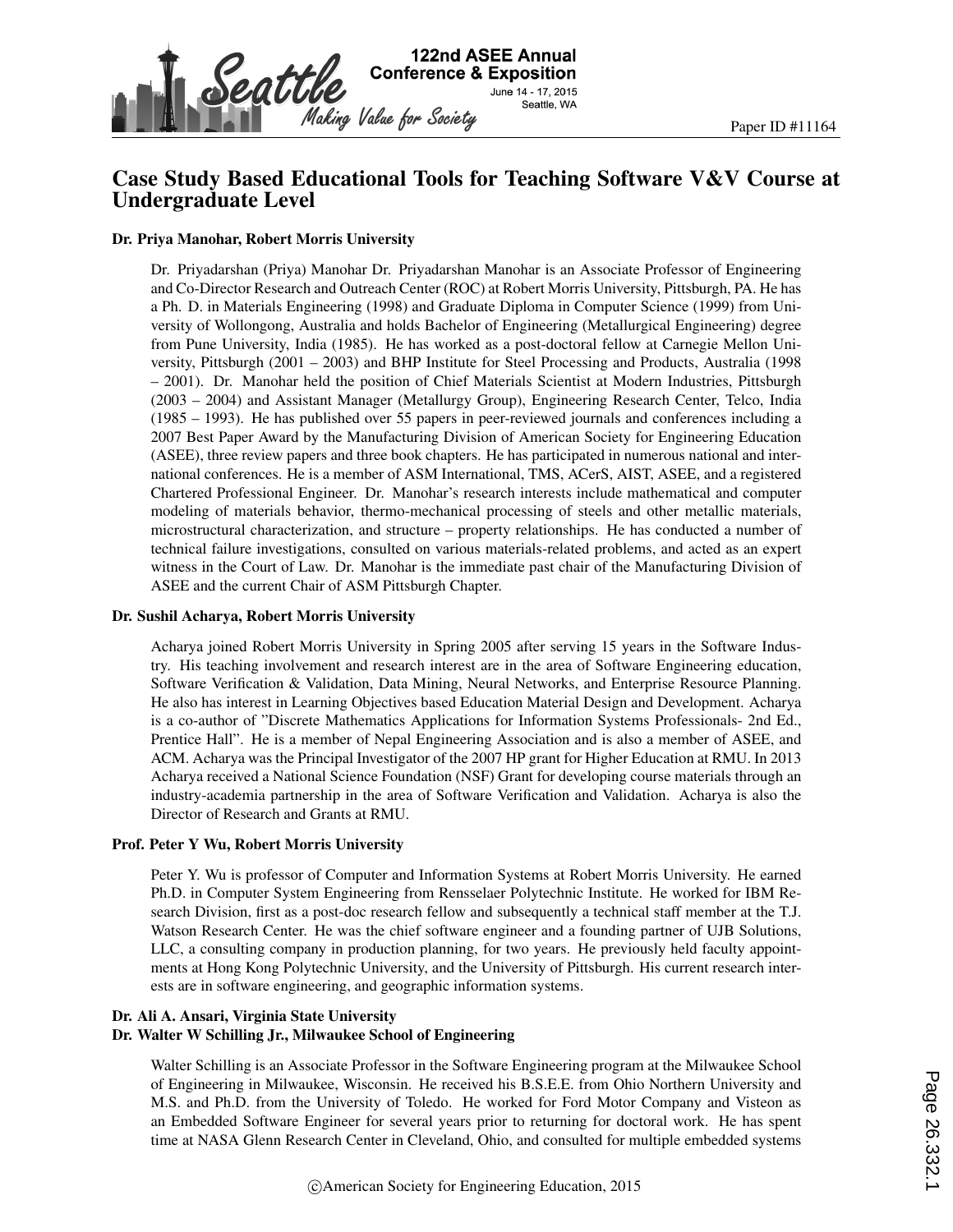

companies in the Midwest. In addition to one U.S. patent, Schilling has numerous publications in refereed international conferences and other journals. He received the Ohio Space Grant Consortium Doctoral Fellowship and has received awards from the IEEE Southeastern Michigan and IEEE Toledo Sections. He is a member of IEEE, IEEE Computer Society and ASEE. At MSOE, he coordinates courses in software quality assurance, software verification, software engineering practices, real time systems, and operating systems, as well as teaching embedded systems software.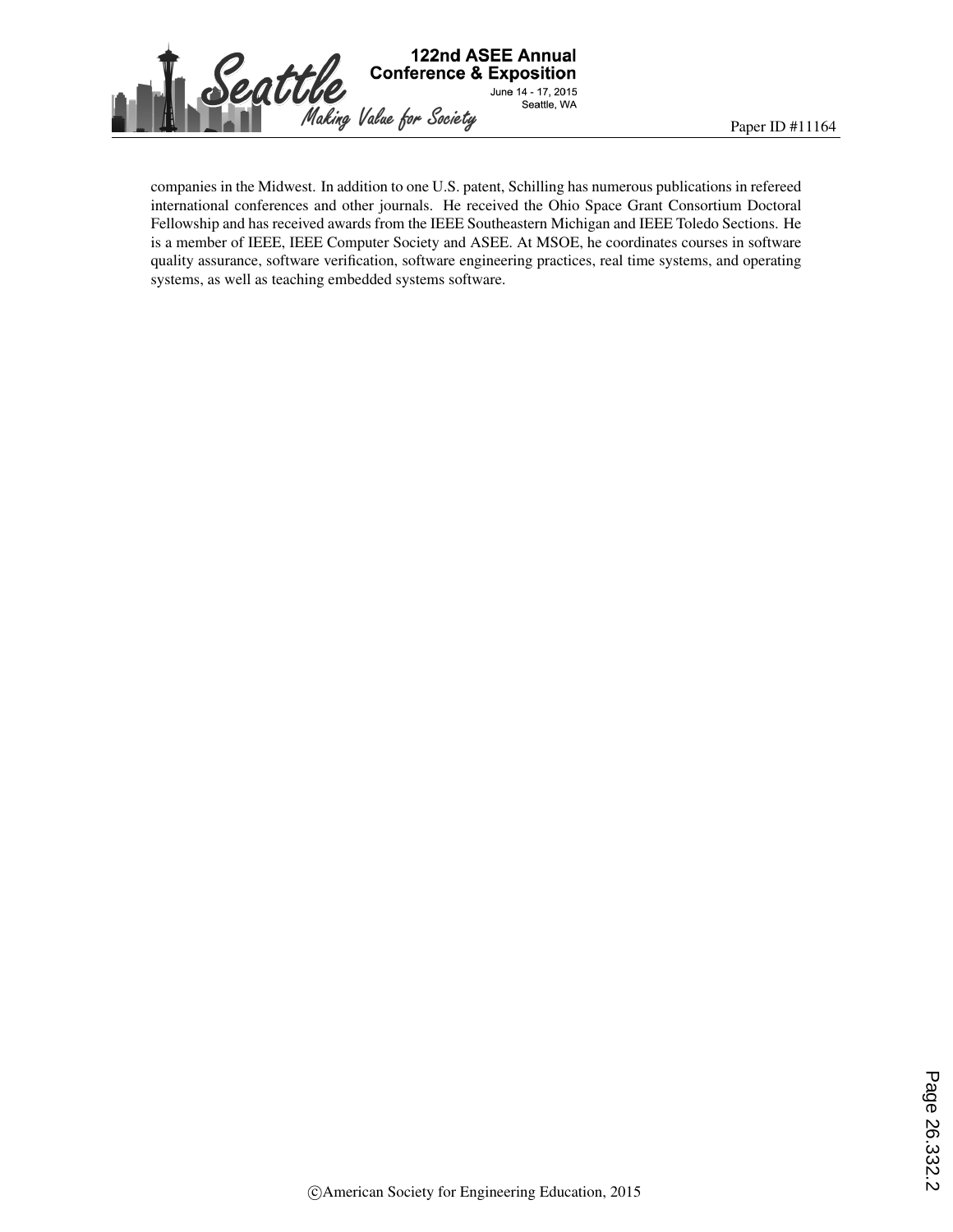#### **Case Study Based Educational Tools for Teaching Software V&V Course at Undergraduate Level**

#### **Abstract:**

One of the critical problems facing software industry today is the lack of appreciation of the full benefits that can be derived from Software Verification and Validation (V&V) and an associated problem of shortage of adequately trained V&V practitioners. To address this situation, software V&V course curriculum is being improved at author's institution via a NSF-funded project. The basic objectives of this project are to improve software education to make it well aligned with academic research as well as industry best practices. In addition, it is aimed that the course material could also be used to enhance on-the-job professional training in SW industry settings, thereby helping to increase the pool of professionals with contemporary V&V knowledge and skills.

The new course curriculum enhancement described in this paper is guided by academic research and industry best practices that focus on four specific V&V focus areas*: requirements engineering, reviews, configuration management,* and *testing*. Among many educational tools that are being developed to achieve project objectives, the work related to the development of case studies is described here. Historically, case studies have been as educational tools in business, law and medicine but not so much in software engineering. The hypothesis is that case studies would be effective educational tools to introduce real-world professional practices into the classroom which would help the students in identifying and solving problems, and develop a perspective on knowledge application. In this paper we describe a set of V&V related casestudies that we have drawn from industry experiences and developed them as pedagogical tools. These case-studies cover several important topics in S/W V&V domain such as software testing, legal issues in software, software consumer protection, and requirements from the customers' perspectives. We will also report on the results of initial implementation of case studies related to software testing in the classroom.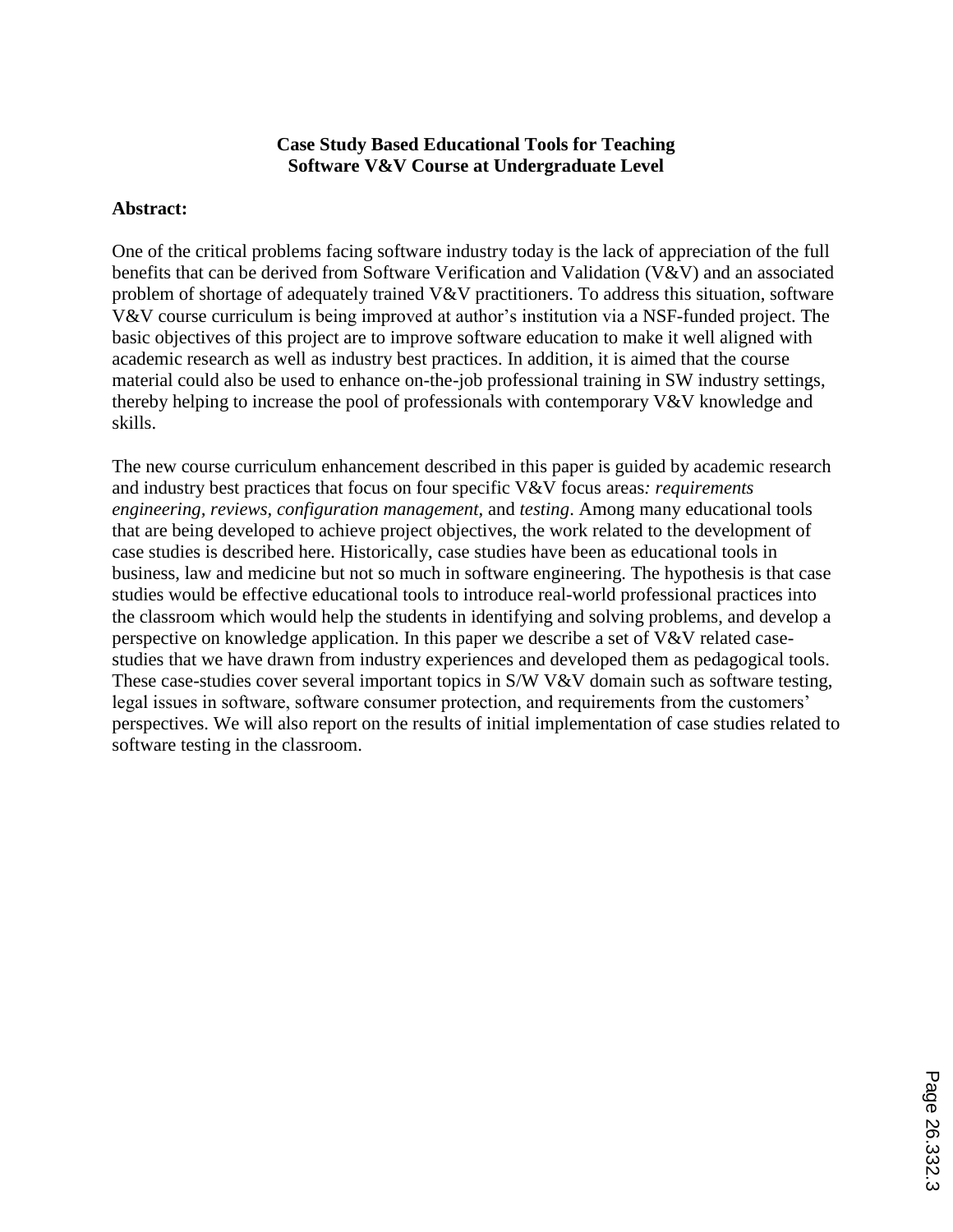### **Case Study Based Educational Tools for Teaching Software V&V Course at Undergraduate Level**

## **1. Introduction – Case Study Based Education**

Engineering education must strike a balance between the knowledge of theoretical concepts and developing an ability to apply the theory to solve real world problems. Such a balance between theory and practice requires careful handling of two types of knowledge called *episteme* by Aristotle (meaning theoretical knowledge) and *phronesis* referring to practical knowledge [1]. It is the practical knowledge that is interesting to the student and immediately useful to the community. However, it has been realized that the practical knowledge cannot be easily taught in a class room setting as it requires lots of time and experience. The use of case studies is therefore important because it taps into practical knowledge and real world experiences that students are able to relate to and learn from. Among many other educational tools that have been developed to realize the learning objectives in computing field, tools based on case studies are definitely in short supply [2]. Traditionally, case studies have been used as educational tools in areas of business, law, ethics, economics, systems engineering and medicine but not so much common in software engineering. Case studies have many unique and distinct advantages in software engineering education including:

- Application of knowledge or skills in a real-world setting
- Identification and clearer definition of the problem
- Participative, collaborative, inclusive and team based approach
- Opportunities for creative brain storming, and
- Developing solution of a problem.

Therefore, the hypothesis presented in this paper is that the case studies would be effective educational tools to introduce real-world professional practices into the classroom which would help the students not only in honing their problem solving skills but also self-directed learning skills and team skills. As the case studies are grounded in real world, they would offer opportunities to develop a perspective on knowledge application, project management and project economics in addition to the domain knowledge enhancement in software engineering.

The sources for case studies can be diverse. For example, at the University of Waterloo, Canada [3], the researchers have reported gathering data and information for developing case studies *via* undergraduate student project work, co-op experiences / summer work, senior year capstone projects, industry partners and graduate (ME/MS) thesis projects. In the present work, the case studies have been drawn mainly from industrial partners and large scale government projects as well as from the direct professional consulting experience of the authors. These sources for case study materials thus maintain the currency of knowledge and therefore would be more useful to the students as they prepare for their own working careers.

Another important and emerging aspect of engineering education is the fully on-line engineering degree programs. While there are just a few completely online undergraduate programs available at this time, more and more classes are going online to facilitate the education of nontraditional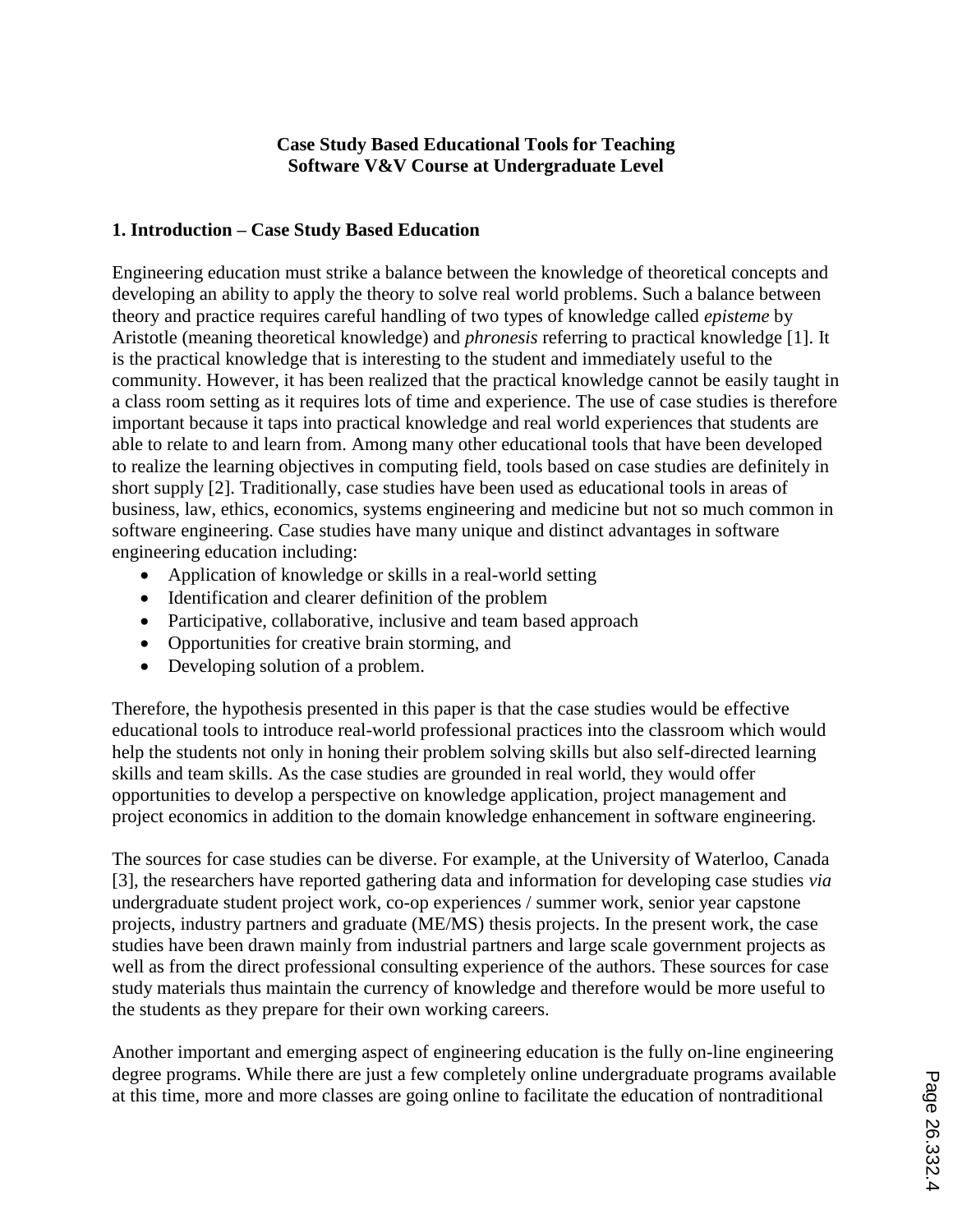students such as mid-career employees and military personnel [4]. In order that the online education is at least equally effective (if not better) than face-to-face education in traditional classroom in all aspects such as academic quality, rigor and outcomes, appropriate teaching tools must be developed to suit the online teaching / learning media. In this regard, we believe the case study based education is one of the superior tools to deliver an equivalent laboratory experience for the online students!

The process for developing case studies in described in section 2, a fully developed case study in the domain of software testing is presented in Section 3, the instructions and teaching notes are given in Section 4, pedagogy and educational outcomes are discussed in Section 5 while example of the implementation of software testing case studies is given in Section 6 in this paper.

## **2. Template for Case Study Development in SW Testing**

Testing is an investigative process in which a software system or component is evaluated against a set of predefined inputs to observe whether or not it gives the expected results. If the results are met then the user requirements are met. Testing results in software quality and reliability and helps product development by identifying errors or missing requirements [5]. Whether one is writing an individual unit test or designing a product's test plan, it is important to take a step back and think about how effective the tests are at detecting and reporting bugs in the code.

## **2.1 Basics Ideas to be introduced in Software Testing Education**

For professional software technology companies software testing is a critical aspect of reliability and quality of their business. The basic purpose of testing is to validate the testing coverage of the application being evaluated. Writing effective test cases is a skill that can be achieved by some experience and in-depth study of the application on which test cases are being written. For example, Google [6] suggests several important qualities that every test should try to maximize:

- **Fidelity**: When the code under test is broken, the test fails. A high fidelity test is one which is very sensitive to defects in the code under test, helping to prevent bugs from creeping into the code. Maximize fidelity by ensuring that tests cover all the paths through the code and include all relevant assertions on the expected state.
- **Resilience**: A test shouldn't fail if the code under test isn't defective. A resilient test is one that only fails when a breaking change is made to the code under test. Maximize resilience by only testing the exposed application programming interface (API) of the code under test and avoid reaching into internals. Favor stubs and fakes over mocks. Don't verify interactions with dependencies unless it is that interaction that you are explicitly validating. A flaky test obviously has very low resilience.
- **Precision**: When a test fails, a high precision test tells you exactly where the defect lies. A well written unit test can tell exactly which line of code is at fault. Poorly written tests (especially large end-to-end tests) often exhibit very low precision, indicating that *something* is broken but not *where*. Maximize precision by keeping tests small and tightly focused. Choose descriptive method names that convey exactly what the test is validating. For system integration tests, validate state at every boundary.

These three qualities are often in tension with each other. It's easy to write a highly resilient test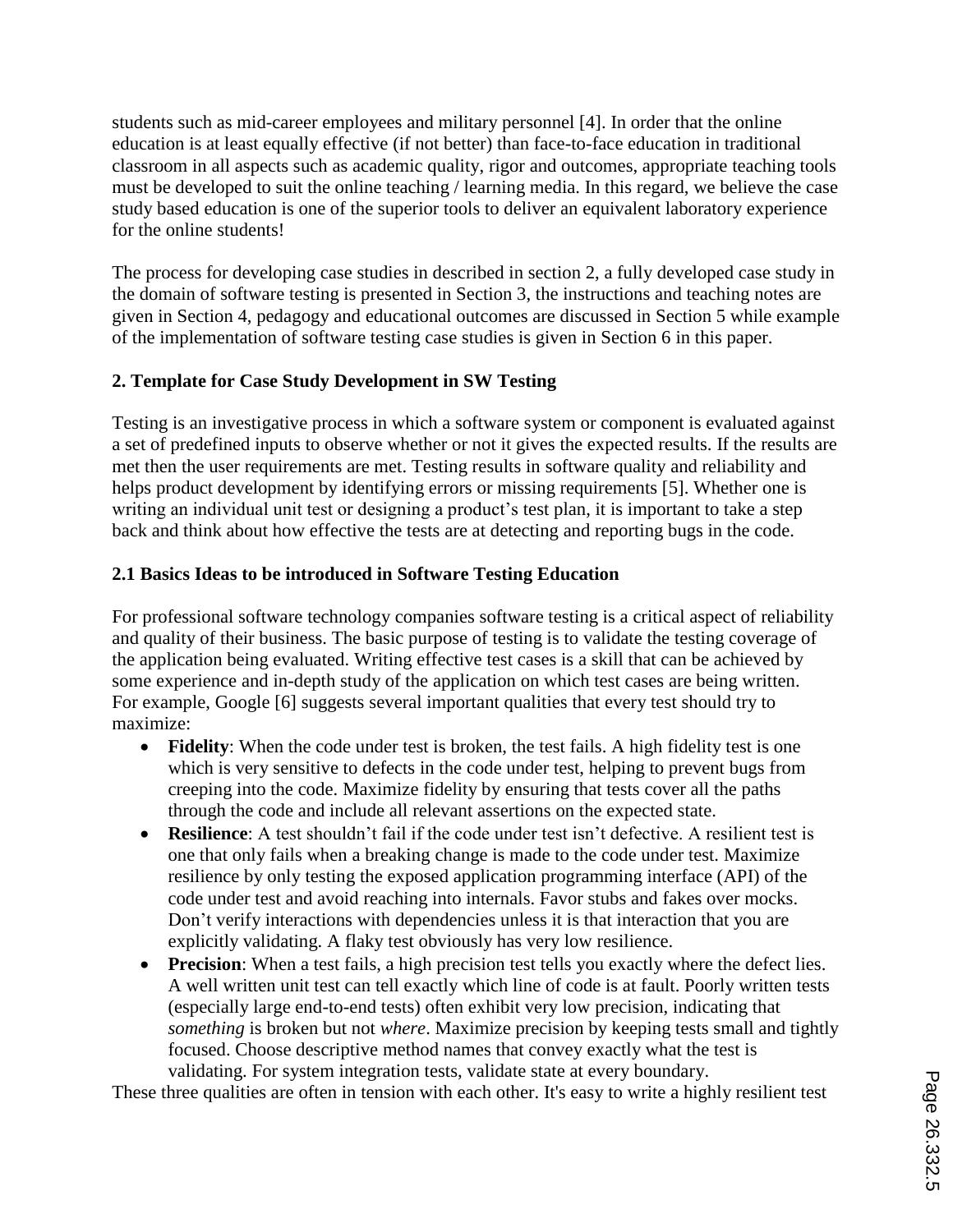(the empty test, for example), but writing a test that is both highly resilient and high fidelity is hard to do. The students begin to learn how to do software testing by creating tests scripts. The development of test scripts therefore needs greater attention and a systematic procedure as suggested below.

## **2.2 Test Case Development Template**

An example of test case development template is given in Figure 1 below.

| <client>Test Case Name</client>                        |                                                                        |                                                                                                                                                                                                                                                                                                                                                                 |                                                                                                                                               |                                                                                              |  |
|--------------------------------------------------------|------------------------------------------------------------------------|-----------------------------------------------------------------------------------------------------------------------------------------------------------------------------------------------------------------------------------------------------------------------------------------------------------------------------------------------------------------|-----------------------------------------------------------------------------------------------------------------------------------------------|----------------------------------------------------------------------------------------------|--|
| <b>Project ID</b>                                      |                                                                        | //the unique project identifier                                                                                                                                                                                                                                                                                                                                 |                                                                                                                                               |                                                                                              |  |
| <b>AUT Name</b>                                        | //the definitive name of the<br><b>Application Under Test</b><br>(AUT) |                                                                                                                                                                                                                                                                                                                                                                 | <b>AUT Version</b>                                                                                                                            | $//$ the definitive version<br>information for the<br><b>Application Under Test</b><br>(AUT) |  |
| <b>Iteration ID</b>                                    |                                                                        | //the unique identifier for<br>the iteration this test is<br>being conducted in                                                                                                                                                                                                                                                                                 | <b>Date of Test</b>                                                                                                                           | //MM/DD/YYYY                                                                                 |  |
| //the unique identifier for the test<br><b>Test ID</b> |                                                                        |                                                                                                                                                                                                                                                                                                                                                                 |                                                                                                                                               |                                                                                              |  |
| <b>Purpose of Test</b>                                 |                                                                        | $\frac{1}{a}$ brief description of the purpose of the test including a reference<br>where appropriate to the requirement that is to be tested (consider<br>providing references to the requirements specification, design<br>specification, user guide, operations guide and/or installation guide),<br>as well as any dependencies from or to other Test Cases |                                                                                                                                               |                                                                                              |  |
| <b>Test Environment</b>                                |                                                                        | //a brief description of the environment under which the test is to be<br>conducted (may include a description of the state of the AUT at the<br>start of this test, details regarding the platform or operating system,<br>as well as specific information about data used in this test)                                                                       |                                                                                                                                               |                                                                                              |  |
| <b>Test Steps</b>                                      |                                                                        | //concise, accurate and unambiguous instructions describing the<br>precise steps the Tester must take to execute the test, including<br>navigation through the AUT as well as any inputs and outputs                                                                                                                                                            |                                                                                                                                               |                                                                                              |  |
| <b>Expected Result</b>                                 |                                                                        |                                                                                                                                                                                                                                                                                                                                                                 | passing of a test subsequent to test execution                                                                                                | //a brief and unambiguous description of the expected result for                             |  |
| <b>Likely Problems /</b><br><b>Bugs Revealed</b>       |                                                                        |                                                                                                                                                                                                                                                                                                                                                                 | //likely outcomes of testing such as feature not working, expected<br>results not observed, missing or inaccessible features (optional field) |                                                                                              |  |

# **Figure 1. Test case development template.**

The benefits of developing the template for a case study are twofold: (a) template provides a standardized way to document the background information, description and objectives of case studies and (b) facilitates identification of any missing information or gaps of knowledge for the students as they attempt to solve the questions based on the case study. This allows improving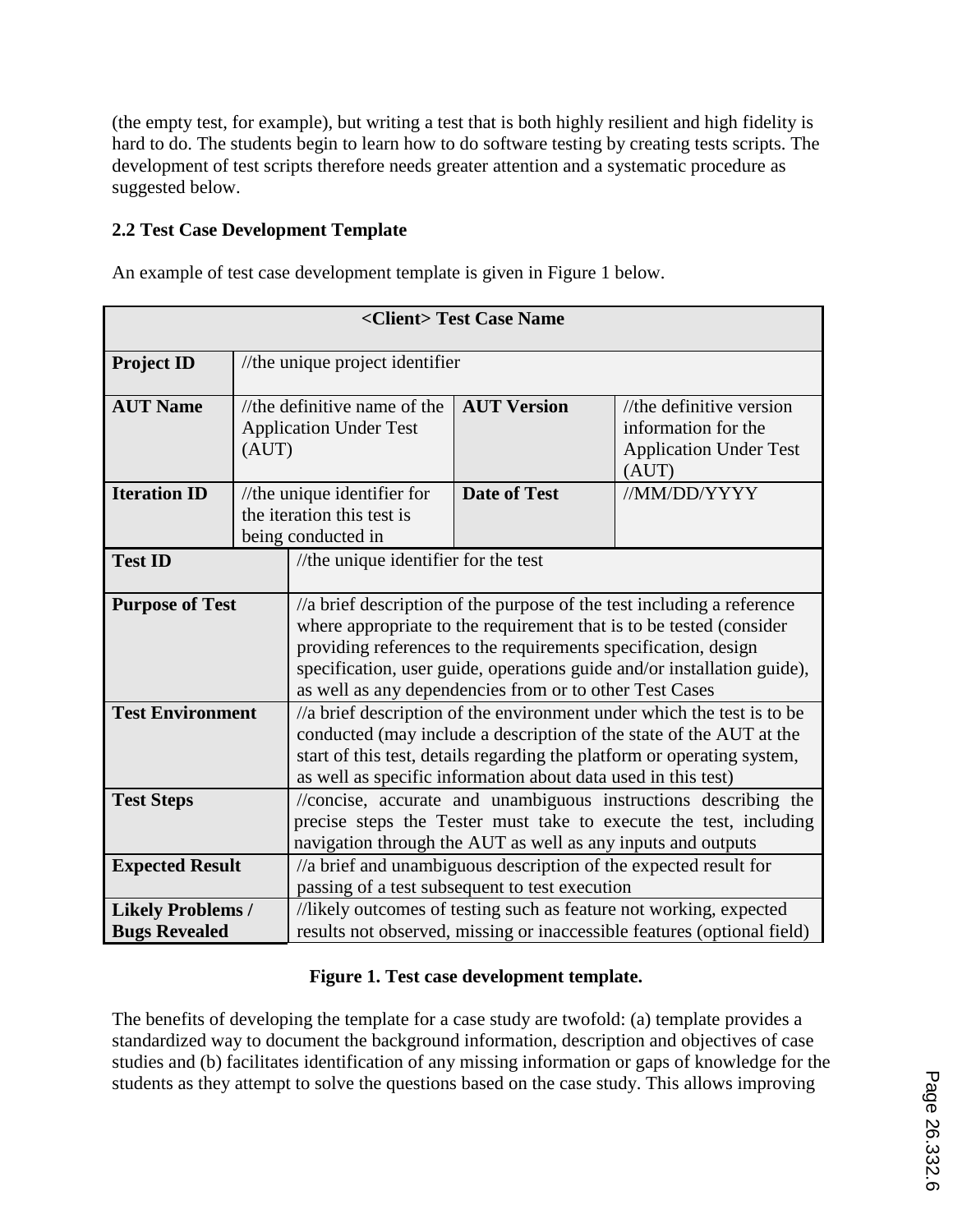the description contained in the case study as it is delivered in the following iterations in the future classes.

The developed case studies can be integrated in the curriculum either as home work assignments or as in-class exercises. The authors have utilized the case studies in both ways and it is suggested here that the more complex case studies should be assigned as home works while relatively narrow and focused case studies may be discussed as in-class exercises. It should be noted here that appropriate theoretical framework needs to be established via lectures to lay the foundation before case studies based on the relevant topics are given to the students. In class quizzes are then utilized to assess the effectiveness of student learning where students gain the necessary theoretical framework via lectures and then were able to understand the practical applications of the principles via case studies.

Student performance in case studies can be assed based on their in-class participation and the accuracy of their response to the case study questions. A grading rubric may be developed appropriate for each case study depending upon whether it is an individual or group assignment and if it is an in-class or home work assignment.

## **2.3 Applications of Test Case Development Template**

The students will be expected to write down such template for any piece of software assigned to them for testing. For example, a case for credit card transactions testing is given as follows that students can work on to develop test cases to test the functionality of the credit cards:

### *Basic Test Cases for Credit Card Transactions:*

Case 1: Check for invalid Characters in Credit Card.

Description: Enter invalid characters @@@@34534"asd".

Expected Result: Error message should appear informing that invalid value is entered. Case 2: Check for wrong Credit Card type.

Description: Enter invalid Credit Card type e.g. Enter AmEx in place of VISA.

Expected Result: Error message should appear informing that invalid Credit Card is entered. Case 3: Check for wrong Expiry Date.

Description: Select wrong month and year of expiry date.

Expected Result: Error message should appear informing that invalid Expiry date has been entered.

Case 4: Check for CVV number with the invalid characters as well as with the alphabetic and alpha numeric values.

Description: Enter invalid CVV number. Like: ABC or a3c or @@" or "1".

Expected Result: Error message should appear information. Invalid characters are entered.

Case 5: Check for validation messages while entering wrong billing information.

Description: Check for Maximum and Minimum value acceptance. Check for invalid Characters. Check for Numeric value acceptance where numeric values are required.

Expected Result: Error message should appear while entering invalid values.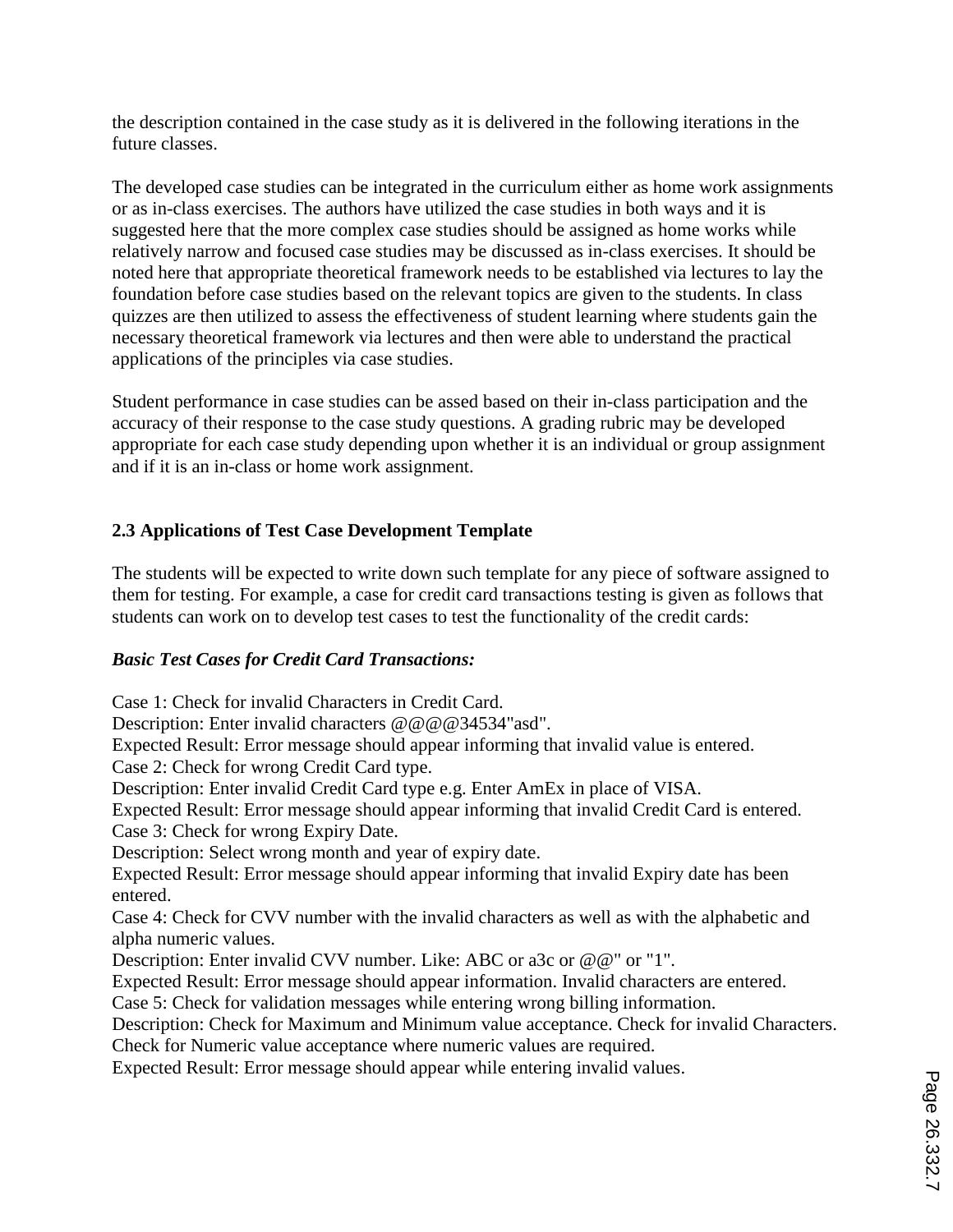# **3. A Sample Case Study for SW Testing**

Based on the procedures given in Section 2 above, the test cases can then be bundled together for developing a full software testing case study. To maintain consistency and to standardize how a case study is prepared and presented to the students, a template has been developed in this work. For example, the template for software testing case study is shown in Figure 2 given below.

| <b>Focus Area:</b>                             | <b>Testing</b>                                                                                                                                                                                                                                                                                                                                                                                                                                                                                                                                                                                                                                                                                                                                                                                                                                                                                                                                      |  |  |  |
|------------------------------------------------|-----------------------------------------------------------------------------------------------------------------------------------------------------------------------------------------------------------------------------------------------------------------------------------------------------------------------------------------------------------------------------------------------------------------------------------------------------------------------------------------------------------------------------------------------------------------------------------------------------------------------------------------------------------------------------------------------------------------------------------------------------------------------------------------------------------------------------------------------------------------------------------------------------------------------------------------------------|--|--|--|
| <b>Case Module Name:</b>                       | <b>Industry Test Case Development</b>                                                                                                                                                                                                                                                                                                                                                                                                                                                                                                                                                                                                                                                                                                                                                                                                                                                                                                               |  |  |  |
| <b>Prerequisite Knowledge:</b>                 | Before attempting this module you need to have knowledge of:<br>Software Testing, Test Outline<br>and<br>1.<br>Test Case<br>Development                                                                                                                                                                                                                                                                                                                                                                                                                                                                                                                                                                                                                                                                                                                                                                                                             |  |  |  |
| <b>Learning</b><br><b>Outcomes/Objectives:</b> | Upon completion of this module you be able to meet the<br>following ABET Criterion 3 Outcomes:<br>1. <b>Outcome b:</b> An ability to design and conduct experiments,<br>as well as to analyze and interpret data<br>2. <b>Outcome g:</b> Graduates have an ability to communicate<br>effectively.<br>3. Outcome k: Graduates have an ability to use the<br>techniques, skills, and modern<br>engineering<br>tools                                                                                                                                                                                                                                                                                                                                                                                                                                                                                                                                   |  |  |  |
| <b>Keywords:</b>                               | necessary for engineering practice.<br>Test Plan, Requirements, Formal review, informal review,<br>reviewer, Peer review, recorder, Moderator, Author                                                                                                                                                                                                                                                                                                                                                                                                                                                                                                                                                                                                                                                                                                                                                                                               |  |  |  |
| Scenario:                                      | OptSoft Inc. has been awarded a project to develop a Hospital<br>Management System. This system has the following subsystems:<br>Admit-Discharge-Transfer (ADT) / Patient Registration<br>$\bullet$<br>System (PRS)<br>Hospital Information System (HIS)<br>$\bullet$<br>• Radiology Information System (RIS)<br>Picture Archiving and Communication System (PACS)<br>$\bullet$<br><b>Image Acquisition Modality</b><br>$\bullet$<br>The Software Requirements Specification (SRS) for the System<br>has already been completed and accepted by the customer. Your<br>QA Manager has asked your team to come up with test cases for<br>the PRS that will be used to test the PRS features.<br>Everyone on the team should be able to answer the following:<br>What am I going to test?<br>What's the importance of having a formal template<br>for test cases development?<br>What is the importance of preconditions in test cases<br>development? |  |  |  |

|  |  | Figure 2. A template for case study development in software testing domain. |
|--|--|-----------------------------------------------------------------------------|
|  |  |                                                                             |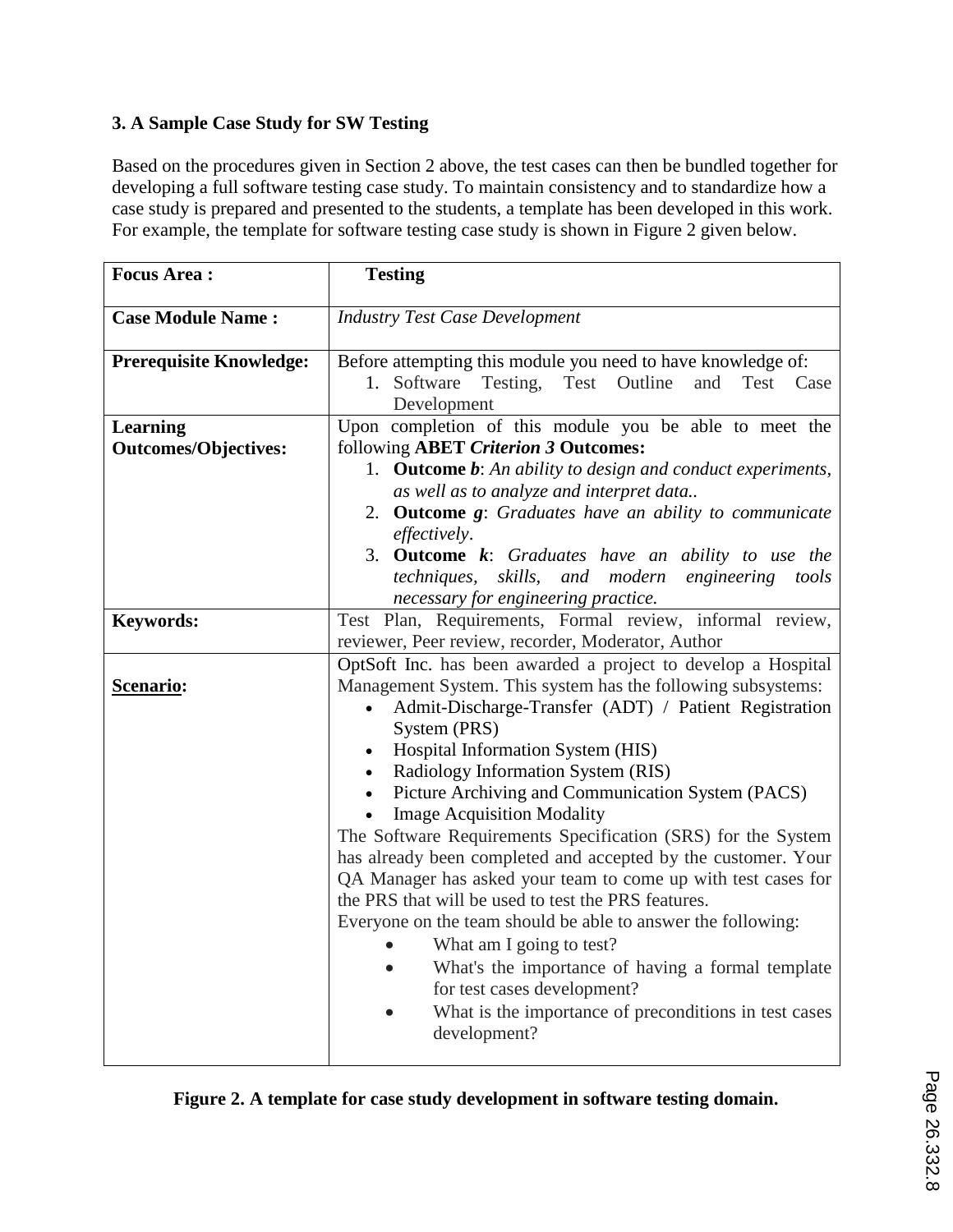The case studies are then integrated in to the curriculum as in-class exercises or as home work assignments. The case study tasks may be accomplished by the students working individually or as student teams consisting of 2-4 students per team. The case study contains scenarios or real world stories along with the background material such as setting, personalities, sequence of events, relevant data, problems and conflicts. Students involved in group work related to case studies can develop skills required for success such as group decision making, consensus building, negotiation and tolerating differences of opinion within a diversified work place [7].

It is noted here that the template presented in Fig. 2 does not include a field that explicitly defined what kind of problems or bugs the students are expected to detect in a given scenario that was shown as an optional field in the template presented in Figure 1. This has been done deliberately in this case to avoid testing bias and not to limit student efforts to detect a certain type of bug. A piece of software may have several types of bugs like syntactical errors, data/file update errors, input/output errors, invalid data entry errors and so on. The students are expected to do the software testing based on what the SW is supposed to do, obtain test results and then make their own decisions as to the type of bug or bugs that they found during software testing.

## **4. Case Study Teaching Notes**

Instructors may assign additional exercises suggested as follows:

| <b>Exercise:</b> | ■ Develop ten test cases that are relevant to the application<br>you are testing such as those described in Section 2.3.<br>■ Use the "Test Case Template" given by your instructor to<br>write scripts for the ten test cases that you just developed<br>(example template for writing test scripts is provided in<br>Figure 1 in this paper) |
|------------------|------------------------------------------------------------------------------------------------------------------------------------------------------------------------------------------------------------------------------------------------------------------------------------------------------------------------------------------------|
|                  | ■ Identify test cases that can be automated.<br>(Assume appropriate information when necessary.)                                                                                                                                                                                                                                               |

#### **Instruction and Assessment Procedure:**

| <b>Instructing Notes:</b>    | This is to be delivered as a classroom/Homework assignment.<br>Class 1 (50 minutes)<br>1. Ask the students to individually prepare the test cases<br>2. Form teams of 4 students in class<br>3. Ask the teams to discuss the questions given in the case<br>study.<br>4. Discuss as a class (10 minutes) |  |
|------------------------------|----------------------------------------------------------------------------------------------------------------------------------------------------------------------------------------------------------------------------------------------------------------------------------------------------------|--|
| <b>Assessment Procedure:</b> | In-class short quiz for this module may be developed and given to<br>the students in addition to their performance in the test cases, test<br>script writing and case review                                                                                                                             |  |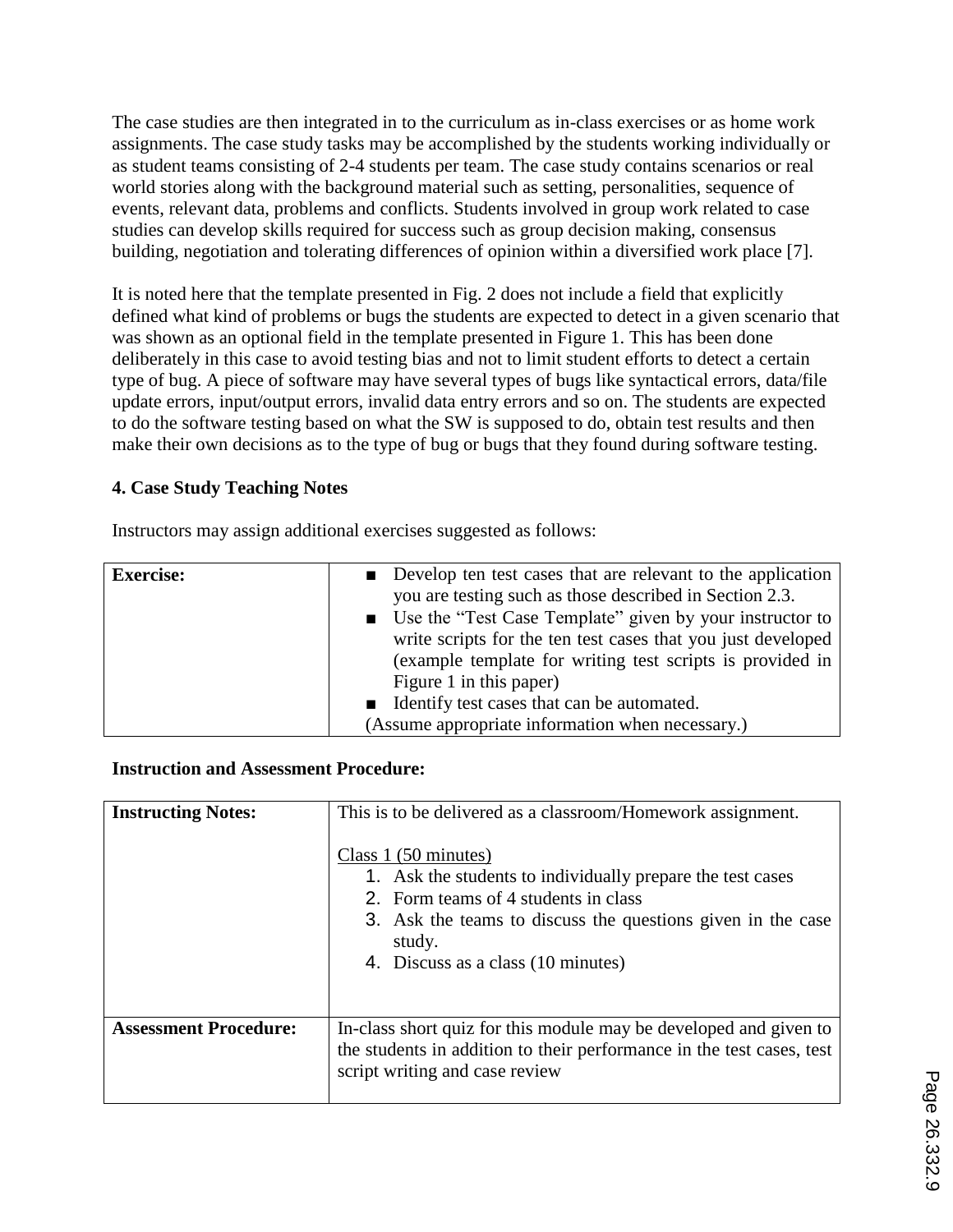## **5. Educational Outcomes Assessment**

The case study based is broad in terms of its effectiveness in educational outcomes and it has been suggested that it can be used to deliver all eleven '*a*' through '*k*' criteria of ABET accreditation [2]. The flexibility of case studies coupled with the richness of data and information analysis, decision making education and conflict resolution results in strong links with ABET criteria. Kauffman et al [7] have mapped case study outcomes to the ABET criteria for engineering economy case studies. Such analysis is adopted here for case studies in software engineering as shown in Table 1.

| <b>ABET Criterion</b>                               | <b>Software Engineering Case Study Analysis</b> |
|-----------------------------------------------------|-------------------------------------------------|
| $(b)$ An ability to design and conduct              | Case studies requires students to find or       |
| experiments as well as to analyze and interpret     | develop the important information and ignore    |
| data                                                | data that is not relevant                       |
| $(c)$ an ability to design a system, component or   | Case studies requires students to confront      |
| a process to meet desired needs                     | complex issues such as trade off analysis along |
|                                                     | with time, resource and risk management         |
|                                                     | decisions                                       |
| $(d)$ an ability to function on multi-disciplinary  | Case studies requires students to solve case    |
| teams                                               | problems, they must also learn to negotiate and |
|                                                     | understand different viewpoints prior to their  |
|                                                     | decision making                                 |
| $(e)$ An ability to identify, formulate, and solve  | Case studies requires students to identify      |
| engineering problems                                | important data and ignore irrelevant data,      |
|                                                     | actively look for missing data or make          |
|                                                     | appropriate assumption and use mathematical /   |
|                                                     | computer simulation based tools to solve        |
|                                                     | engineering problems                            |
| $(g)$ an ability to communicate effectively         | Case studies requires students to make          |
|                                                     | presentation of case analysis results in both   |
|                                                     | oral and written formats                        |
| $(h)$ the broad education necessary to              | Critical thinking required by case study        |
| understand the impact of engineering solutions      | analysis promotes systems thinking related to   |
| in a societal and global context                    | larger impact of decision alternatives          |
| $(k)$ an ability to use the techniques, skills, and | Case studies requires students to learn and     |
| modern engineering tools necessary for              | apply contemporary engineering tools to solve   |
| engineering practice                                | case problems                                   |

## **Table 1. Case study analysis in software engineering and its relation to ABET criteria.**

Pedagogical outcomes that are relevant for software verification and validation have been identified at the author's institution based on ABET Criterion 3 outcomes assessment. The relationships between the specified ABET outcomes for this course and their correspondence with the revised Bloom's taxonomy for STEM disciplines is shown in Table 2. The seven levels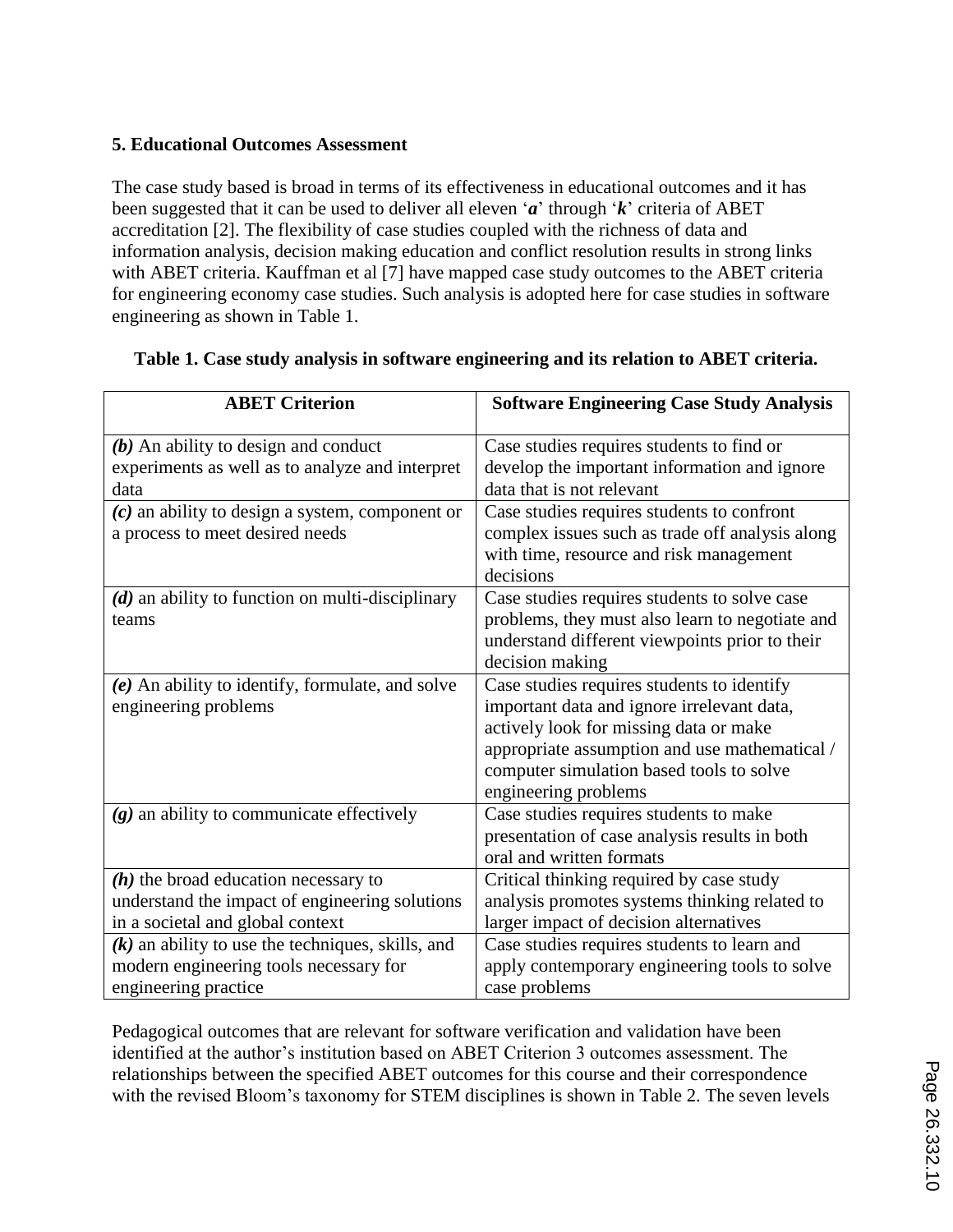(taxa) of conceptual and procedural knowledge and skills taxonomy proposed by Girgis [8] mentioned in Table 2 are defined as follows:

**Taxa I** - **Pre-knowledge Conceptual Experiences:** hands-on laboratory experiences via demonstrations, physical models, practical applications to demonstrate, visualize and observe basic concepts

**Taxa II** - **Basic Conceptual Knowledge:** learning, understanding, memorizing basic engineering concepts, definitions, terms, symbols, theories, laws and equations

**Taxa III** - **Applied Conceptual Knowledge:** solving simple concept-based problems and conducting related laboratory experiments

**Taxa IV - Procedural Knowledge:** working knowledge of solving multi-concept engineering problems

**Taxa V - Advanced Knowledge and Analytical Skills:** inter-domain and open-ended problem solving skills

**Taxa VI - Project-based Knowledge:** creative, conceptual, analytical, design, manufacturing and management skills

**Taxa VII - Professional Engineering Knowledge and Practices:** life-long learning experiences, skills and practices

|  |  | Table 2. Expected pedagogical outcomes for software V&V course at author's institution. |  |  |
|--|--|-----------------------------------------------------------------------------------------|--|--|
|  |  |                                                                                         |  |  |
|  |  |                                                                                         |  |  |
|  |  |                                                                                         |  |  |

| <b>Applicable ABET Criterion 3 Learning</b><br><b>Outcomes for Software V&amp;V course at</b><br>author's institution | <b>Conceptual and procedural knowledge</b><br>taxonomy based on revised Bloom's<br>taxonomy for STEM Disciplines [8, 9] |
|-----------------------------------------------------------------------------------------------------------------------|-------------------------------------------------------------------------------------------------------------------------|
| $b$ . An ability to design and conduct<br>experiments, and analyze and interpret data                                 | I & III                                                                                                                 |
| c. an ability to design a system, component or a<br>process to meet desired needs                                     | IV, $V & V$                                                                                                             |
| e. An ability to identify, formulate, and solve<br>engineering problems                                               | II, IV $&$ V                                                                                                            |
| f. An understanding of professional and ethical<br>responsibilities                                                   | V & VII                                                                                                                 |
| g. An ability to communicate effectively                                                                              | III, IV $&$ V                                                                                                           |
| h. Broad education necessary to understand the<br>impact of engineering solutions in a global and<br>societal context | VI                                                                                                                      |
| $i$ . Recognition of the need for and an ability to<br>engage in life-long learning.                                  | VII                                                                                                                     |
| $j$ . A knowledge of contemporary issues                                                                              | V & VI                                                                                                                  |
| $k$ . An ability to use the techniques, skills, and<br>modern engineering tools necessary for<br>engineering practice | VI & VII                                                                                                                |

It is clear from the information presented in Tables 1 and 2 that it is possible to evaluate student learning outcomes *b, c, e, f, g, h* and *k* using the case study based educational tools.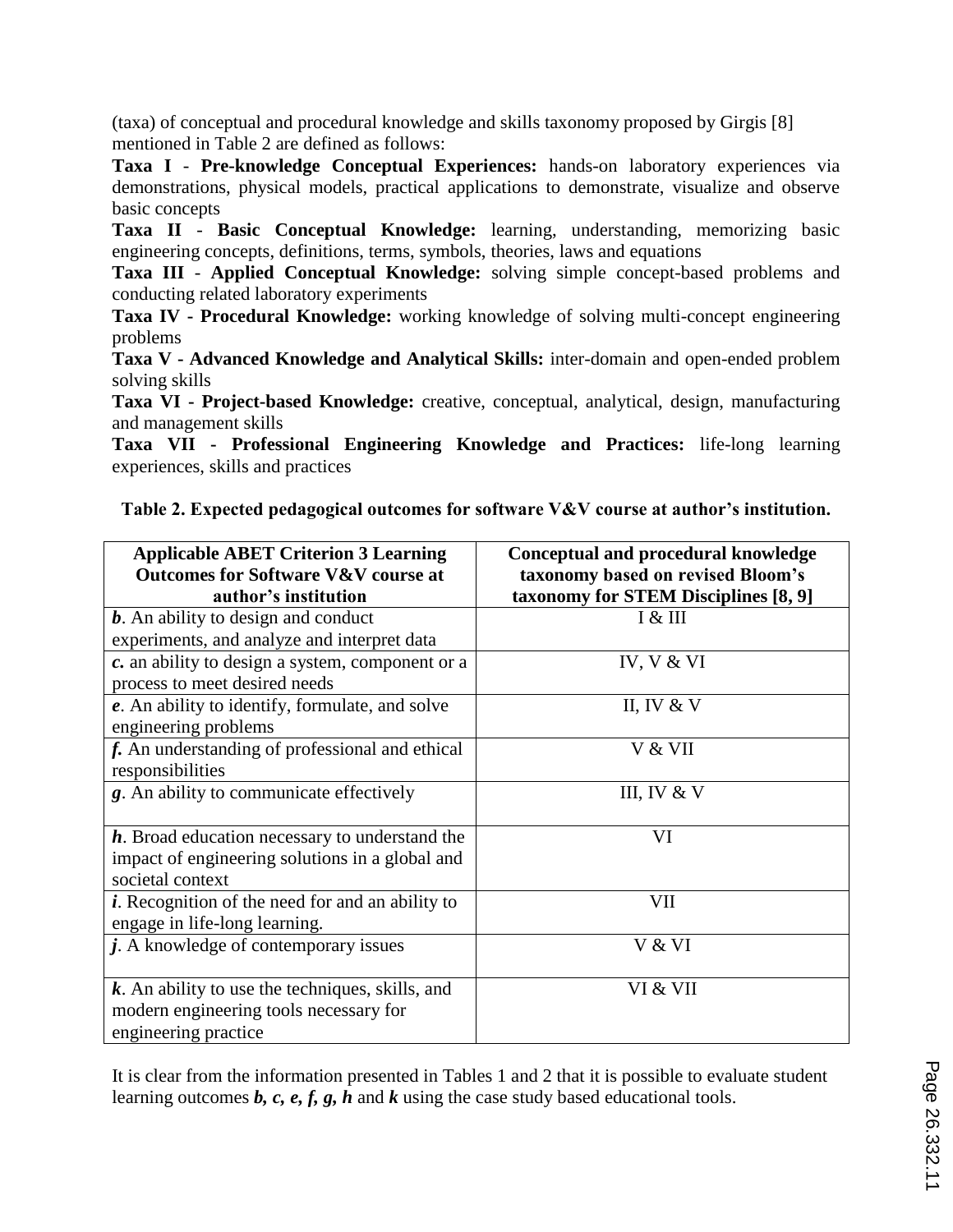#### **6. Implementation of the Case Study Method**

One of the authors has been delivering this class since 2005. The student performance in each assessment task was measured regrouped in terms of ABET outcomes to work out percentage of students that scored within certain levels of assessment vector as detailed in Table 3 given overleaf.

| % of students with at least 80% or | <b>Descriptor of the Resulting Status</b> |
|------------------------------------|-------------------------------------------|
| better score in assessment tasks   |                                           |
| $90\% - 100\%$                     | Excellent (E)                             |
| $80\% - 89\%$                      | Proficient (P)                            |
| $70\% - 79\%$                      | Adequate $(A)$                            |
| $60\% - 69\%$                      | Concern $(C)$                             |
| $< 60\%$                           | Weakness (W)                              |

| <b>Table 3: Descriptors of ABET Outcomes Assessment Vector</b> |  |  |
|----------------------------------------------------------------|--|--|
|----------------------------------------------------------------|--|--|

These are the percentage of students scoring 80% or better in assessment tasks. The bar graph depicting this analysis is shown in Figure 1 and descriptive explanation of the assessment vector is given in Table 3. The detailed class performance in ABET Criterion 3 Outcomes assessment is shown in Figure 3 below.



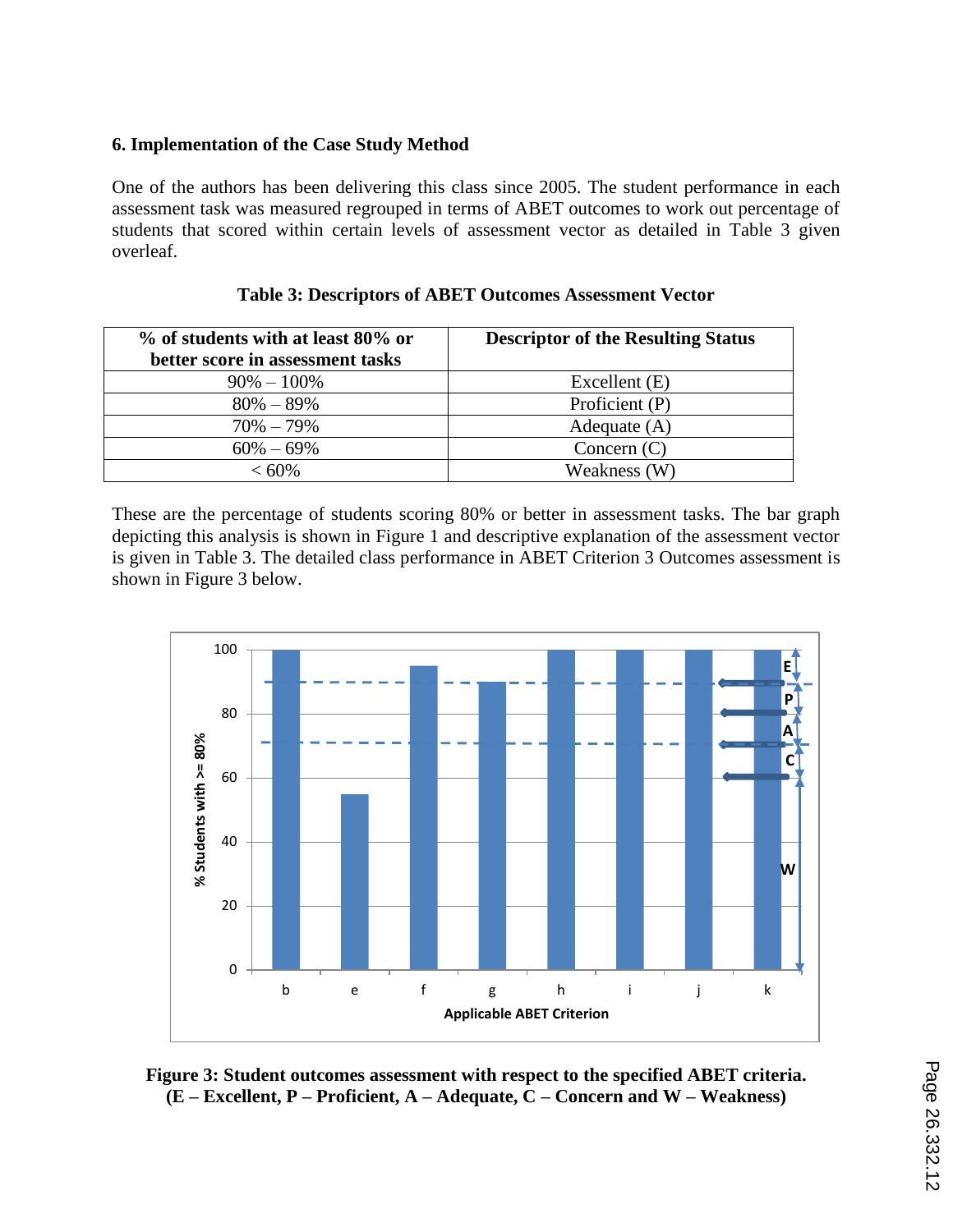This class assessment was performed in Spring 2013 iteration when case studies were not available at that time. It is seen from Figure 3 that there was a weakness in learning outcome *e* (an ability to identify, formulate, and solve engineering problems) where less than 60% of the students scored better than 80% in the assessment tasks. One of the main reasons for the lower outcome percentage was because the student performance data was obtained through exams and some student did not perform well in the exam environment. Thus exams may not be the best suited tools for assessing Outcome (*e*). It is shown in Table 1 that case study based education can be used to enhance outcome *e*. Thus the case studies will be delivered in the upcoming iteration of this course in Spring 2015 and outcome assessment in this ABET criteria will be evaluated based on case study based evaluation tasks. The results of this evaluation will be presented in the conference in June 2015. Progressively case study based educational tools will be delivered in several aspects of software V&V area such as legal issues in software, software consumer protection, and requirements from the customers' perspectives. The results of this implementation will be reported at later conferences.

#### **7. Summary and Future Work**

To develop case studies, the needed data, information and scenarios have been drawn from industry and from professional consulting work of the authors. The template for developing case studies has been created and presented in this paper. Case notes and instructors supplementary materials have been prepared. The case studies developed here cover many areas in software verification and validation knowledge domain including software testing, legal issues in software, software consumer protection, and requirements from the customers' perspectives. Applicable student learning outcomes for the software V&V course have been determined and their relationship to ABET criteria and revised Bloom's taxonomy for STEM disciplines has been mapped. The effectiveness of case study based educational tools has been determined based on this evaluation context. The baseline for evaluation of new educational tools has been established as student learning outcomes assessment for Spring 2013 iteration when case studies were not available. The newly developed case studies were introduced to the students in Spring 2015 term. The effectiveness of these teaching / learning tools will be assessed and the results will be presented in the conference.

#### **Acknowledgement**

The authors acknowledge the support of NSF through a grant entitled "Collaborative Education: Building a Skilled V&V Community", NSF-TUES Award # 1245036. In addition, the input of industrial partners for this project including Eaton Electrical Corporation, PNC Bank, ServiceLink, and JDA Software Group is gratefully acknowledged.